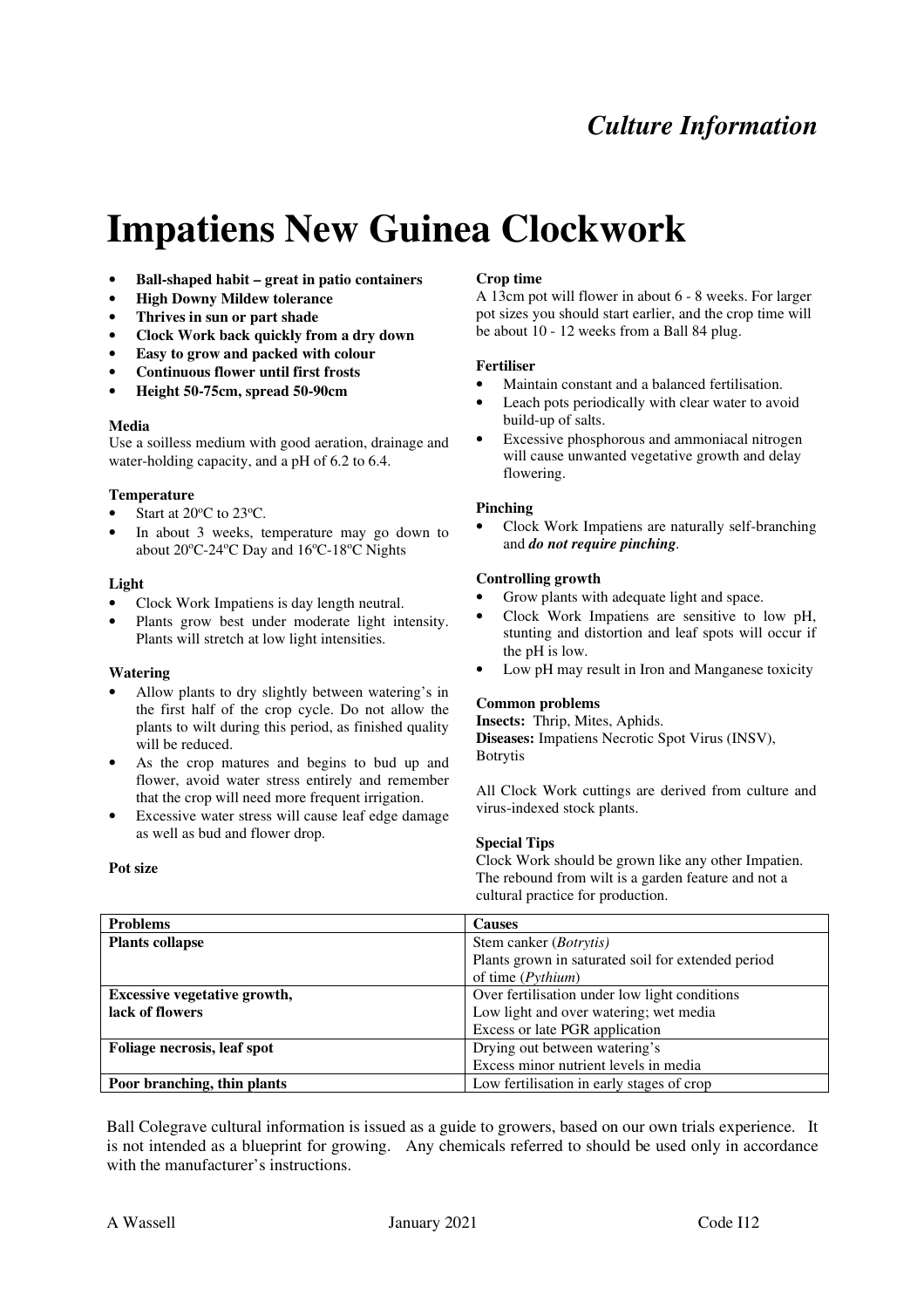# *Culture Information*

Ball Colegrave cultural information is issued as a guide to growers, based on our own trials experience. It is not intended as a blueprint for growing. Any chemicals referred to should be used only in accordance with the manufacturer's instructions.